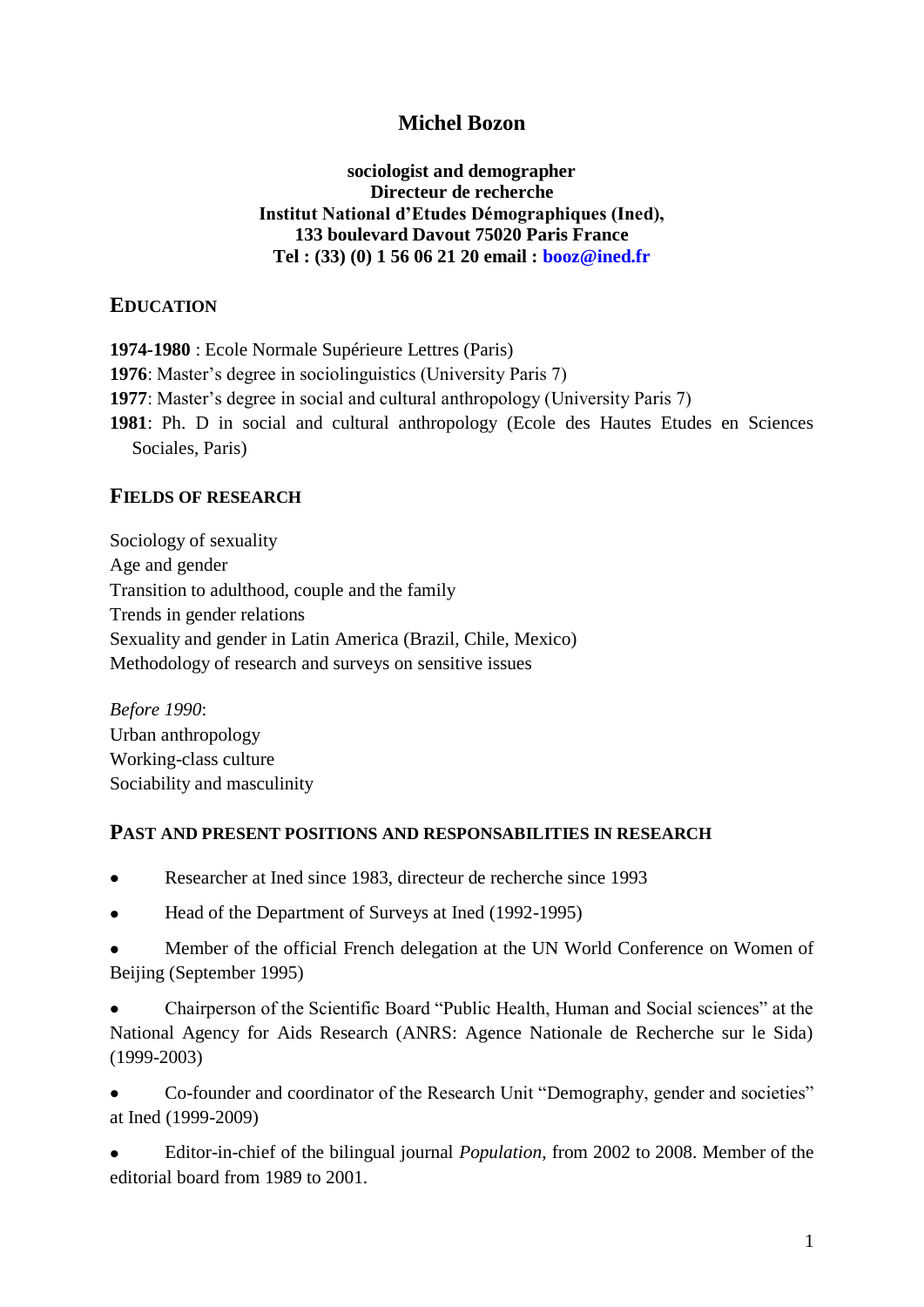Member of the advisory boards of the following journals: *Sociétés Contemporaines (France)*, *Actes de la Recherche en Sciences Sociales (France), Genre Sexualité et Société (France) Physis (Brazil), Sexualidad, Salud y Sociedad. Revista latinoamericana (Brazil), Global Public Health (USA), Analise social (Portugal).* Membre of the editorial board of *Clio Femmes, genre, histoire* since 2012

Member of the Medical and Scientific Board of Sidaction foundation (2003-2007)

Co-founder and coordinator of the Research Network 28 "Social science research on sexuality" of the Association Française de Sociologie (2003-2013)

Co-founder and Board member of the Institute Emilie du Chatelet, created "to develop and disseminate research on gender", since 2006

Member of the Council on Gender Equality, Prime Ministry (Observatoire de la Parité), from 2006 to 2009

Co-director, with Nathalie Bajos, of the "Context of sexuality in France" survey, carried out in 2006

Associate researcher at IRIS/Ecole des Hautes Etudes en Sciences Sociales since 2010

Member of the advisory board of the Institute of gender (GIS "Institut du genre") since 2011

## **TEACHING**

Professor at the National School of Statistics and Economics (ENSAE, Paris): 1991- 1995

Associate professor at the Faculté de Sciences Sociales of the Université René Descartes-Sorbonne (Paris): 1990-1998

Visiting professor at the Universidade Federal Fluminense de Rio de Janeiro (Brazil): July-August 1994

Visiting professor at the Social Science Department of the Universidade do Estado do Rio de Janeiro (Brazil): July-December 1997

Visiting professor at the Social Medicine Institute of the Universidade do Estado do Rio de Janeiro (Brazil): March-July 2002

Visiting professor at the Centre for Advanced Studies of the Universidad de Cordoba (Argentina): June 2007

Associate professor at the Institut d'Etudes Politiques (Paris): master's degree in sociology "Trends in contemporary societies" (2001-2010)

Associate professor at the Ecole des Hautes Etudes en sciences sociales (Paris): section « Health, population and social policies » at EHESS's master's degree (2006-2008)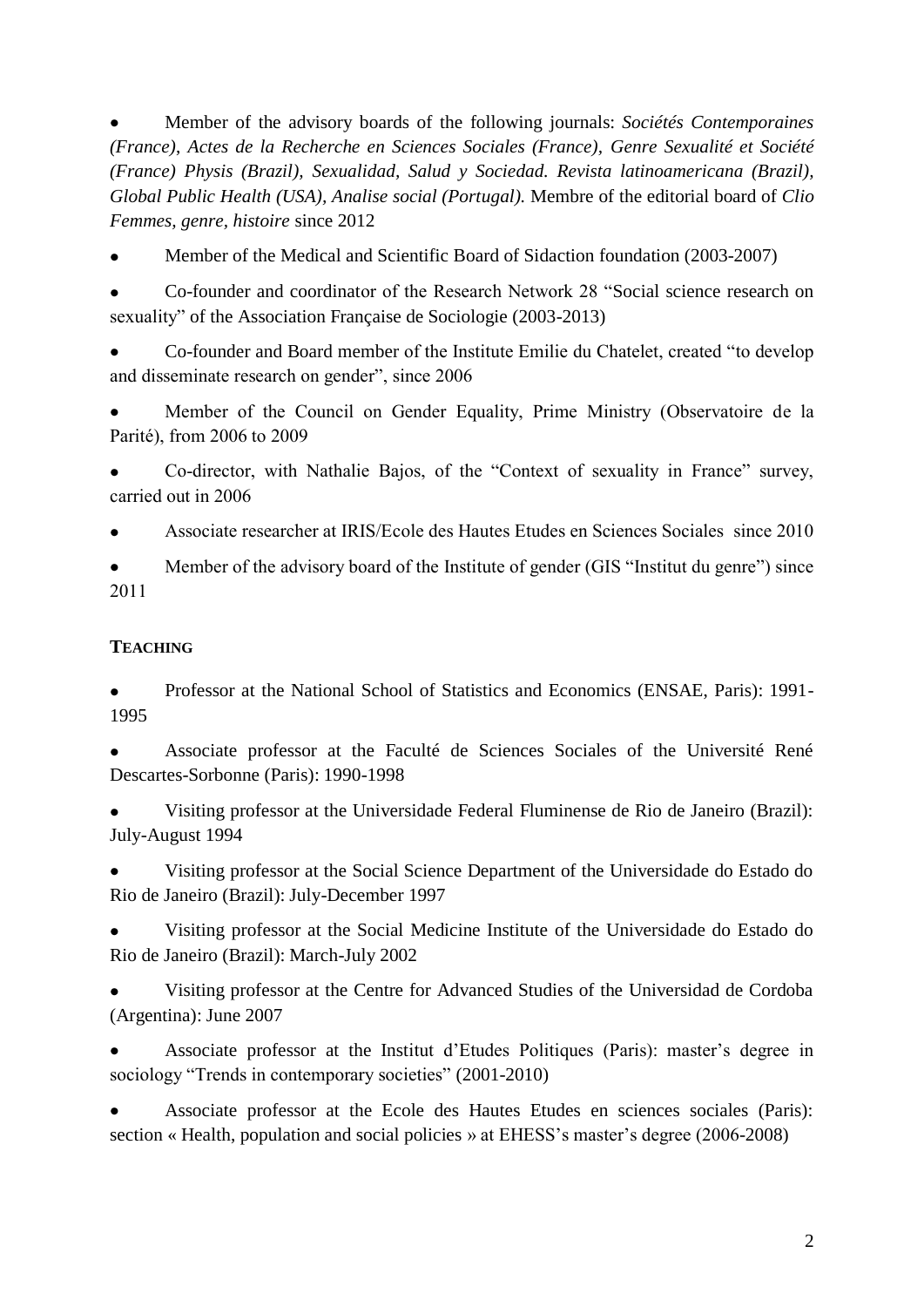Visiting professor at the Department of Psychology of the Catholic University of Santiago de Chile: November 2009

Member of the Advisory board of the "Gender politics and sexuality" section at EHESS's master's degree, from 2010. Supervisor and associate professor

Is supervising 5 doctoral students. Between 1999 and 2013, has been supervising or co-supervising twelve master's degree students and participated in 42 PhD thesis jurys. Four of his doctoral students defended their PhD

# **Selection of publications**

His full list of publications includes 339 items in july 2013.

This is a selection of his most significant work from 1990 on:

- «Finding a spouse. A survey of how French couples meet », *Population-English Selection n°1*, 1989, pp. 91-122 (with François Héran)

- «Women and the age gap between spouses. An accepted domination? » *Population, English Selection n°3*, 1991, pp.113-148

- «AIDS and Sexual Behaviour», *Nature*, n° 360, dec. 1992, pp. 407-409 (with ACSF group )

- *Sexuality and the social sciences. A French survey on sexual behaviour*, Aldershot, Dartmouth, 357 p., 1996 (Co-editor Henri Leridon)

- « Sexual initiation and gender in Europe : a cross cultural analysis of trends in the 20th century » in Michel Hubert, Nathalie Bajos, Theo Sandfort (dir.), *Sexual behaviour and HIV/AIDS in Europe*, London, UCL Press, «Social aspects of AIDS» series, 1998, pp. 37-67 (with Osmo Kontula)

- *La sexualité aux temps du sida*, Paris, Presses Universitaires de France, « Sociologie d'Aujourd'hui » series, 494 p., 1998 (with Nathalie Bajos, Alexis Ferrand, Alain Giami, Alfred Spira)

- *Actes de la Recherche en Sciences Sociales*, n°128, special issue « Sur la sexualité », under my direction, June 1999

- Anabella Arredondo, Eduardo Goldstein, Maria Pia Olivera**,** Michel Bozon, Michel Giraud, Antoine Messiah, (dir.), *Estudio Nacional de Comportamiento Sexual. Primeros Analisis. Chile 2000*, CONASIDA and ANRS, Santiago de Chile , 305 p., 2000

- « Iniciação sexual no Rio de Janeiro e em Paris *», Novos Estudos*, 59, marzo 2001, p.111-135 (with Maria-Luiza Heilborn)

- *Sociétés Contemporaines*, n°41-42, special issue « Les cadres sociaux de la sexualité », under my direction, October 2001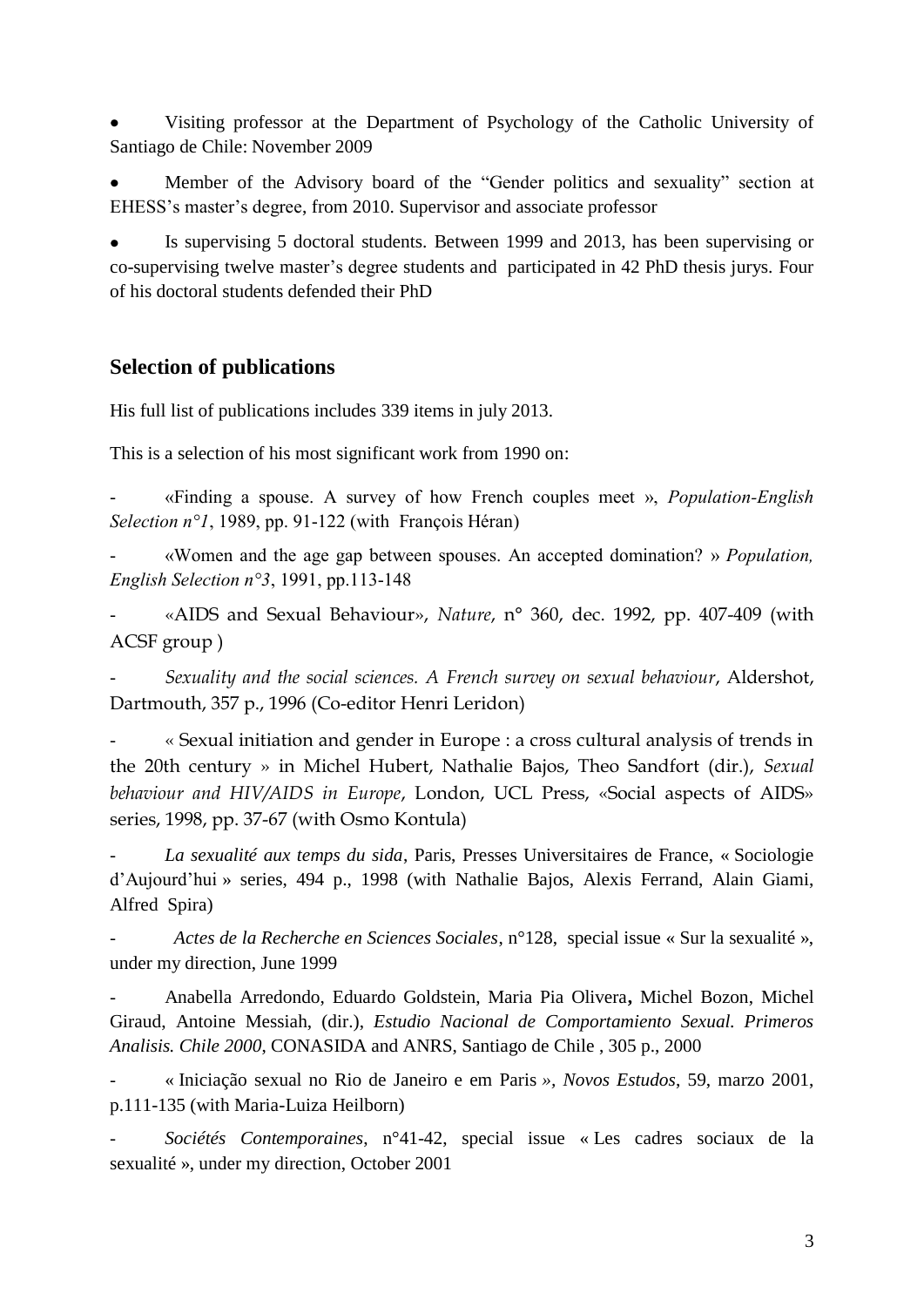- « Sexuality, gender and the couple. A socio-historical perspective *», Annual Review of Sex Research*, vol.12, 2001, p.1-31

- *Sociologie de la sexualité*, Paris, Nathan, 2002 (translated in portuguese : *Sociologia da Sexualidade*, Rio de Janeiro, Ed. Fundação Getulio Vargas, 2004. Second revised edition in 2009, Armand Colin)

- *O aprendizado da sexualidade: um estudo sobre reprodução e trajetorias sociais de jovens brasileiros*, Rio de Janeiro, 2006, Editora Garamond et Fundação Oswaldo Cruz, 534 p. [Learning sexuality. A survey on reproduction and social trajectories of young Brazilians] (with Maria-Luiza Heilborn, Estela Aquino et Daniela Knauth)

- *La formation du couple*, Paris, 2006, La Découverte, Grands repères classiques, Textes essentiels pour la sociologie de la famille, 272 p. (with François Héran)

- *Sexualité, relations et prévention chez les homosexuels masculins. Un nouveau rapport au risque*, Paris, ANRS, 2007, Collection Sciences Sociales et Sida, 106p. (with Véronique Doré)

- « Les minorités sexuelles sont-elles l'avenir de l'humanité ? », in Descoutures V., Digoix M., Fassin E., Rault W., *Mariages et homosexualités dans le monde. L'arrangement des normes familiales*, Paris, Editions Autrement, Collection Mutations/Sexe en tous genres, 2008, p.190-202

- « Sexualité, prévention et rapports sociaux de sexe au fil de la vie », *Médecine/Sciences*, 24 (suppl. 2), special issue « Femmes et sida », mars 2008, (dir. Paicheler G. et Job-Spira N.), p.24-32. (with Nathalie Bajos, Nathalie Beltzer and CSF group)

- *Enquête sur la sexualité en France. Pratiques, genre et santé*, Paris, La Découverte, 609 p. (with Nathalie Bajos)

- «A Life Course Approach to Patterns and Trends in Modern Latin American Sexual Behavior », *Journal of AIDS (JAIDS)***,** Volume 51, Supplement 1, May 1, 2009, S4-S12 (with Cecilia Gayet and Jaime Barrientos)

- « Changes in Sexual Behaviours : from Secular Trends to Public Health Policies », *AIDS*, 2010, 24 : 1185-1191 (with Nathalie Bajos, Nathalie Beltzer, Caroline Laborde, Kaye Wellings, CSF group)

« De la sociabilité au genre et à la sexualité. Etapes d'un parcours sociologique », *Genre, sexualité, société*, 2010, N°4 (Interview by Marianne Blidon and Jean-Baptiste Coulmont)

« Autonomie sexuelle des jeunes et panique morale des adultes. Le garçon sans frein et la fille responsable », *Agora Débats-Jeunesses*, N°60, 2012 (1), p.121-134

- « Les transformations de la vie sexuelle après cinquante ans : un vieillissement genré », *Genre, sexualité & société* [En ligne], n°6 | Automne 2011, mis en ligne le 01 décembre 2011, URL : [http://gss.revues.org/index2165.html](http://gss.revues.org/index2165.html .Reproduit) . Reproduit sous le même titre dans la revue *Gérontologie et société*, N°140, 2012, numéro spécial « Corps, désirs, sexualités », p. 95-104 (avec Nathalie Bajos)